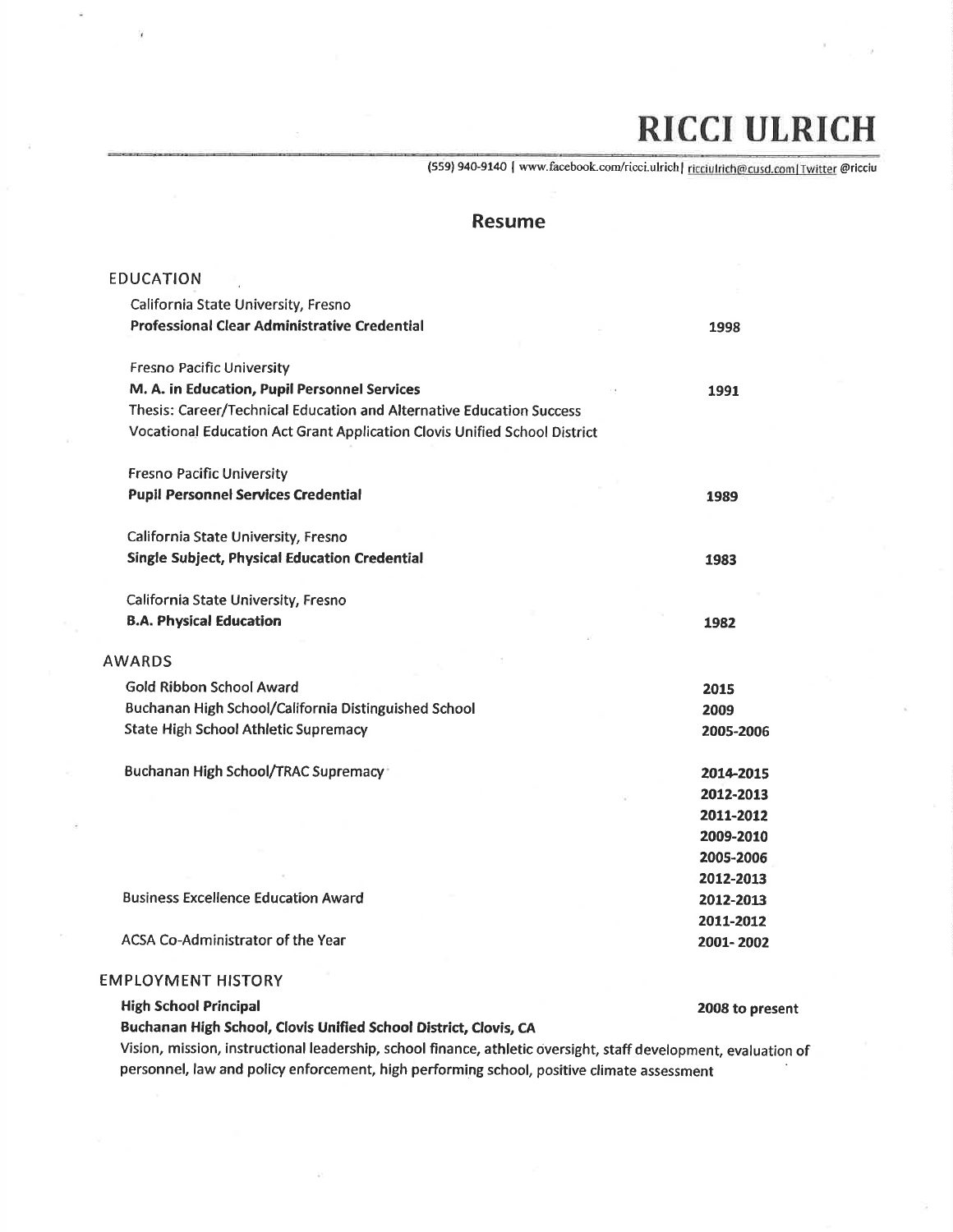

## California State University, Fresno

## Application for Faculty Employment

www.csufresno.edu

| POSITION TITLE: |                                 | <b>Adjunct Faculty</b> |                                    | $\Box$ Yes  | Are you currently employed by California State University, Fresno?<br><b>X</b> No                                              |
|-----------------|---------------------------------|------------------------|------------------------------------|-------------|--------------------------------------------------------------------------------------------------------------------------------|
| DEPARTMENT:     |                                 |                        | Curriculum and Instruction         |             |                                                                                                                                |
| NAME:           | <b>Ulrich</b>                   | Ricci                  | . _ا                               | California? | Have you ever worked for any other CSU campus or the State of                                                                  |
| <b>ADDRESS:</b> | Last<br>565 West Decatur Avenue | First                  | Middle Initial                     | $\Box$ Yes  | <b>ENO</b>                                                                                                                     |
|                 | <b>Clovis, CA 93611</b>         |                        |                                    | $\Box$ Yes  | Have you ever left employment under unfavorable circumstances?<br><b>X</b> No<br>If yes, please attach a detailed explanation. |
| Message Phone:  | 559<br>940                      | 9140                   | Work Phone:                        |             |                                                                                                                                |
| Home Phone:     |                                 |                        | rulrich@sbcglobal.net<br>$E-MAIL:$ |             |                                                                                                                                |

If you are currently employed by or have you previously been employed by California State University, Fresno, or if you are currently or have you been a student at<br>California State University, Fresno, please provide your F If you are currently employed by or have you previously been employed by California State University, Fresno, or if you are currently or have you been a student a<br>California State University, Fresno, please provide your Fr

Under penalty of perjury, I affirm that all answers and statements in this application for employment, including the curriculum vitae, are complete and true. I understand that any false statement or omission may be cause for rejection of my application or for my discharge after appointment (Education Code 89535). Note:

I authorize investigation of all statements/information contained in this application. I also authorize the release of reference information from individuals familiar with my educational and work background to CALIFORNIA STATE UNIVERSITY, FRESNO. I understand this information is considered confidential and the content of any reference will not be made available to me.

Which

Signature of Applicant

 $-(2-17)$ 

Date

APS:File:SCl Revised 2012.02

sc-l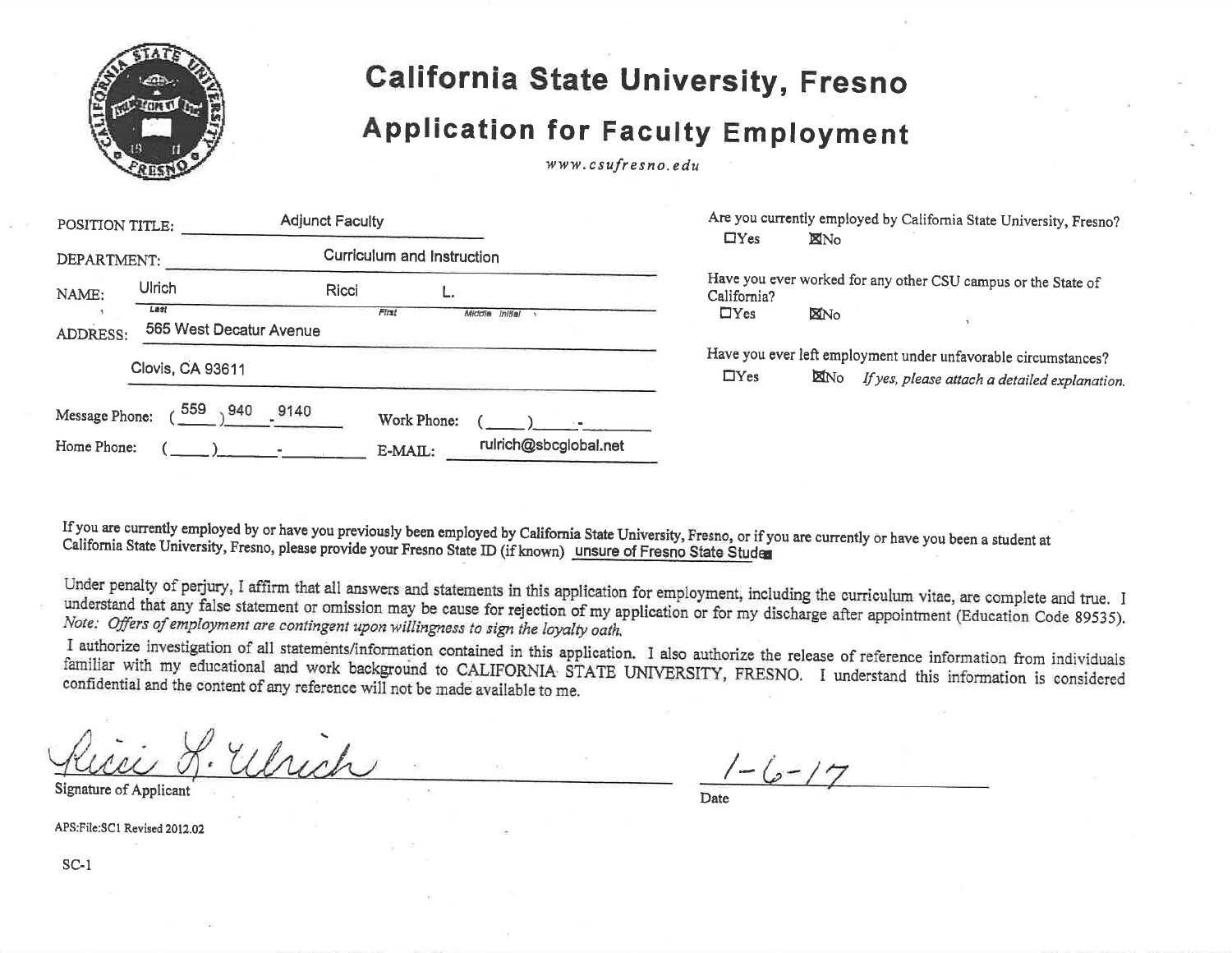| <b>Deputy Principal</b>                                                                                              | 2005-2008    |
|----------------------------------------------------------------------------------------------------------------------|--------------|
| Buchanan High School, Clovis Unified School District, Clovis, CA                                                     |              |
| Safe School Plan, classified and support staff, events & campus supervision, facilities, student discipline, student |              |
| attendance, supervision of activities program, game management                                                       |              |
| <b>Elementary Principal</b>                                                                                          | 2002-2005    |
| Mountain View Elementary, Clovis Unified School District, Clovis, CA                                                 |              |
| 750 students, CLASSI Award 2003, 2005, API growth 36 points, positive climate assessment                             |              |
| <b>Learning Director</b>                                                                                             | 1996-2002    |
| Alta Sierra Intermediate School, Clovis Unified School District, Clovis, CA                                          |              |
| English language arts, academic block, special education, Title I, staff development, academic seminar, and          |              |
| implementation of new standards, curriculum and assessment                                                           |              |
| <b>Guidance and Learning Specialist</b>                                                                              |              |
| Buchanan High School, Clovis Unified School District, Clovis, CA                                                     | 1994-1996    |
| Academic & personal counseling, scholarship & financial aid, NCAA, community college liaison, student discipline     |              |
|                                                                                                                      |              |
| <b>Guidance and Learning Specialist</b>                                                                              | 1992-1994    |
| Clovis High School, Clovis Unified School District, Clovis, CA                                                       |              |
| Academic & personal Counseling, community college liaison, scholarship & financial aid, student discipline           |              |
| <b>Guidance and Learning Specialist</b>                                                                              | 1989-1991    |
| Gateway High School, Clovis Unified School District, Clovis, CA                                                      |              |
| Academic & personal counseling, Student Assistance Program, SARB coordinator, student discipline                     |              |
| <b>Physical Education Instructor/Department Chair</b>                                                                | 1983 - 1989  |
| Taught 9-12 grade physical education and wellness courses/varsity track & field                                      |              |
| coach/pep & cheer advisor/basketball coach/class advisor/color guard advisor                                         |              |
| RELATED EXPERIENCE                                                                                                   |              |
| Reading Apprenticeship Framework-CUSD Secondary Administrators                                                       | 2016         |
|                                                                                                                      |              |
| AVID Site Professional Development-Focused Note-Taking/Cornell Way                                                   | 2016         |
| AVID Site Professional Development-Culturally Relevant Teaching                                                      | 2015         |
|                                                                                                                      |              |
| National Association Secondary School Principals-Impact '15 conference                                               |              |
| "Secondary Principals Help Students Meet New Rigorous Standards Through                                              |              |
| Smart Professional Development and Literacy Leadership"                                                              | 2015         |
| Presented at National Conference with Dr. Ruth Schoenfeld, Co-Director                                               |              |
| Strategic Literacy Project, WestEd & Anna Corral, Principal, Anaheim HS                                              |              |
| <b>ACSA Innovative Technology Academy</b>                                                                            | 2013-2014    |
| <b>Professional Development</b>                                                                                      |              |
| National Certification Leading Edge Administrator                                                                    |              |
| <b>CASC (Clear Administrative Services Credential)</b>                                                               | 2013-present |
| Mentor for Credential Candidate/Fresno County Office of Education                                                    |              |
| Mentorship for Tier II administrative candidates                                                                     |              |

 $\sim$   $\kappa$